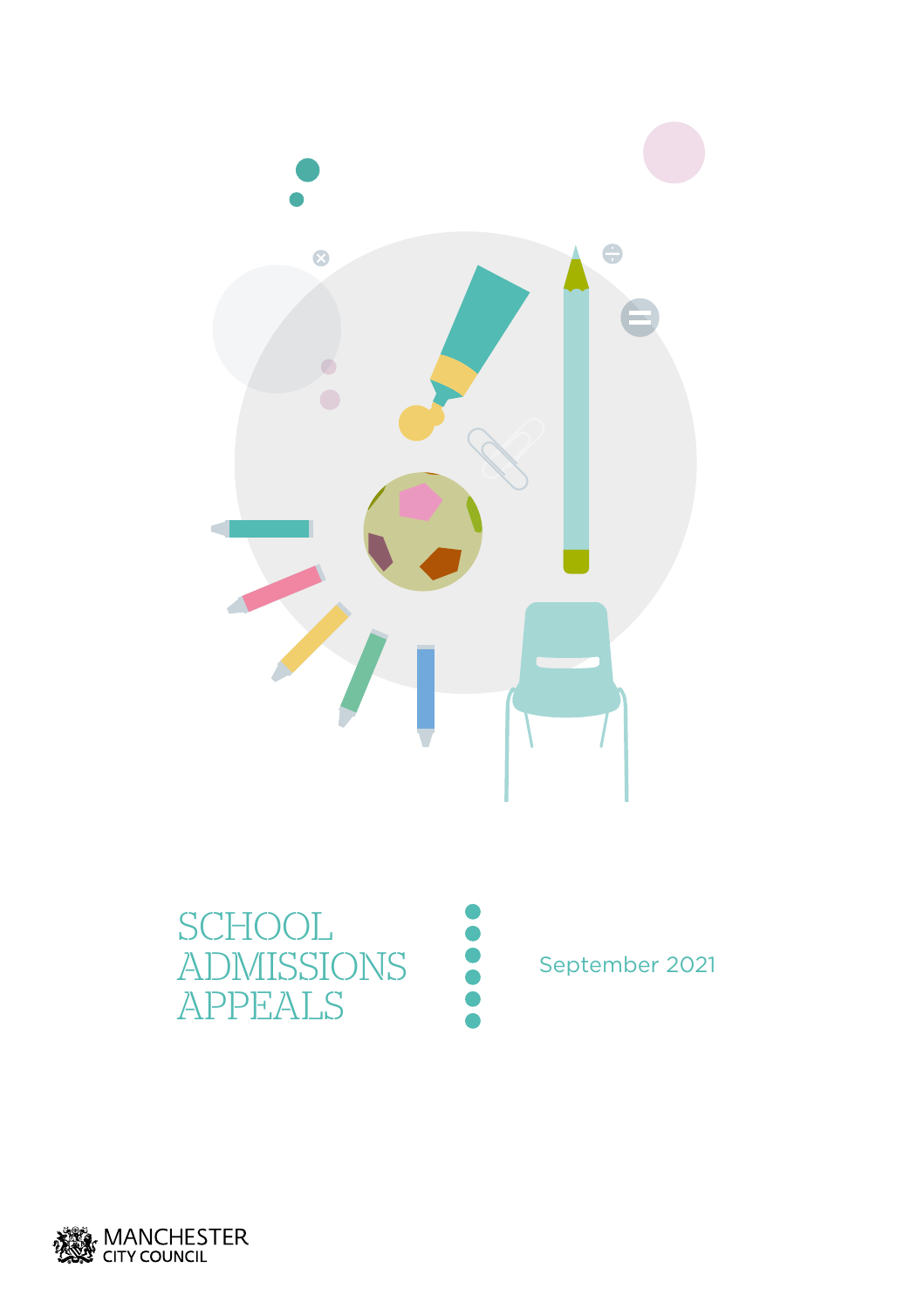

#### **Introduction**

To Parents/Carers

This booklet will be of interest to those parents/carers who have not been able to obtain a place for their child in the school of their choice.

This booklet deals with the admission appeals for all Manchester schools where the local authority is the admission authority. If you are appealing for a school where they are their own admission authority, you will need to contact the school direct. You can also contact the School Admissions Team (see point 32), who will be able to advise you further.

The School Standards and Framework Act 1998 gives parents the right to express a preference for the particular school(s) they wish their child to attend.

If your request for a place at a particular school has been refused in writing by the admission authority, you can:

- i) Appeal: you have the right to appeal against the admission authority's decision to refuse the admission.
- ii) Contact the local authority's Admissions Team to ask about vacancies in other schools (contact details at the back of the booklet).

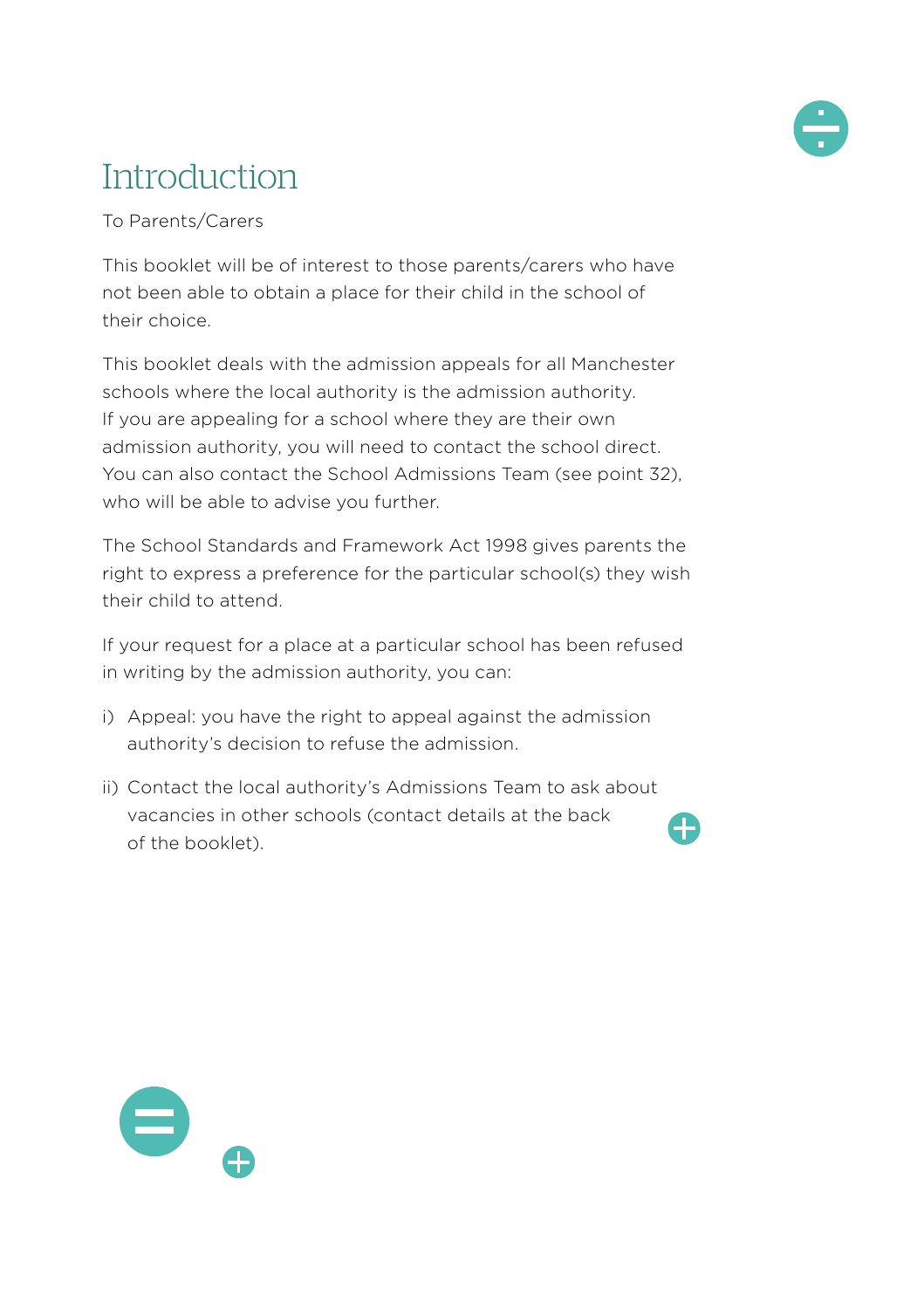#### 1 How do I find a school for my child to attend?

If you are told there is no place available at your preferred school, you should contact the School Admissions Team – contact details can be found in point 32 of this booklet. There are details of all Manchester Schools available at manchester.gov.uk/admissions.

If you do not have internet access, the School Admissions Team and all Manchester Schools can provide you with printed booklets.

#### 2. How do school waiting lists operate?

School waiting lists for community and voluntary controlled schools are maintained by the School Admissions Team. Each child on a school waiting list is given a category as described in the admissions booklet. Children are then put in priority order according to these categories. If a place becomes available in the relevant year group, the child at the top of the list can be admitted to the school. At the end of the term, all applicants will be removed from all waiting lists and you will have to reapply in order for your child to remain on the waiting list for the next term. The only exception will be if the applicant has not been offered a place at any Manchester school. Waiting lists for other types of schools are maintained by the schools.

3 I have considered all the other schools available but I still want my child to go to the original school. What should I do?

You are entitled to appeal against the admission authority's decision to refuse your child a place at the school of your choice. You can download the form from the website address or complete the appeal form enclosed in the middle of this booklet and return it to the address shown or complete the appeal form on-line at: www.manchester.gov.uk/schoolappeals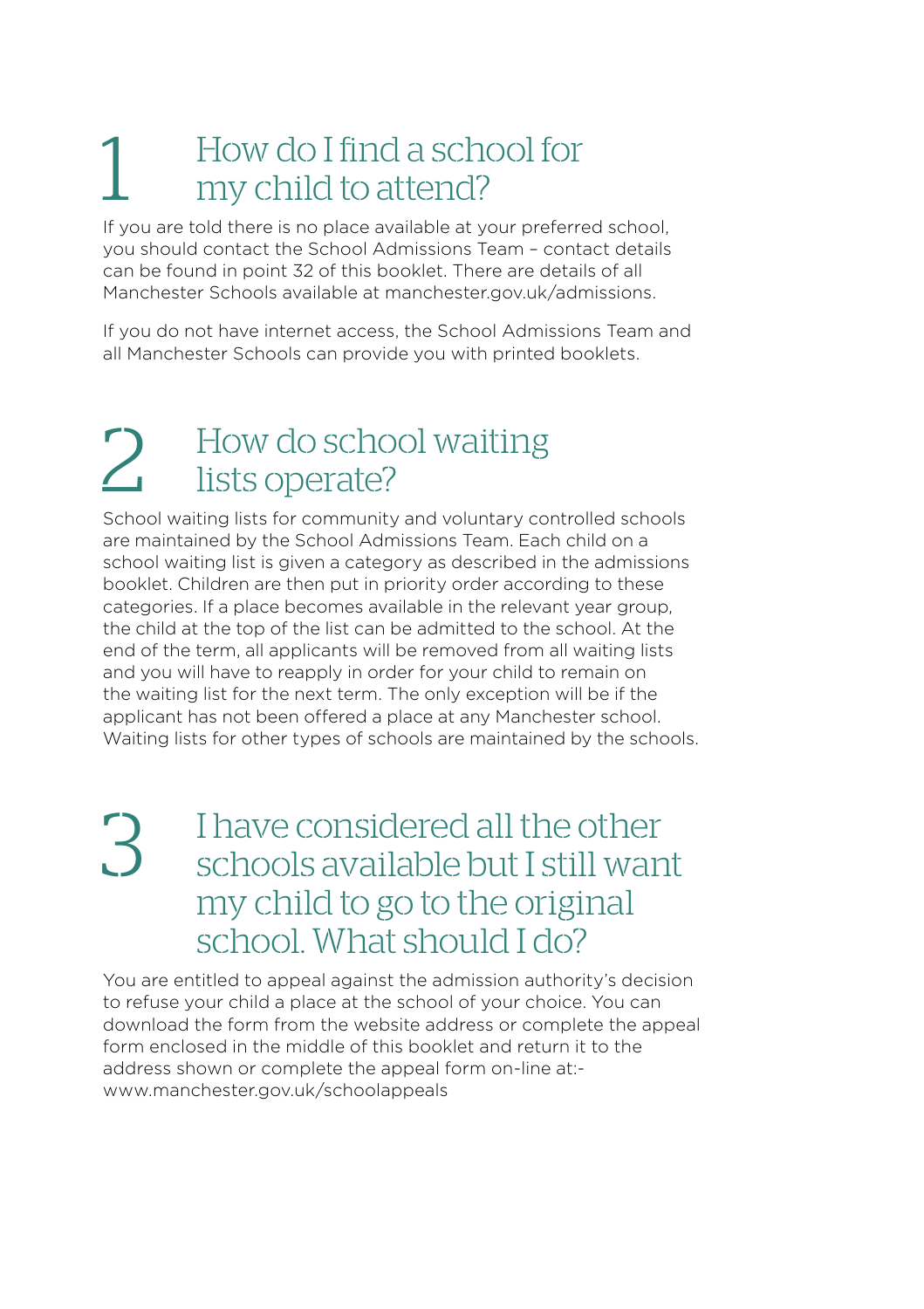#### $4$  When can I not appeal?

If your child has been permanently excluded from two or more schools, you cannot appeal for two years from the date of the latest exclusion.

#### $\overline{5}$  When should I appeal for a primary school place?

You should appeal when you have been refused a place in writing at your preferred school and you have considered other primary schools for your child.

If your child is beyond the reception class age, you can appeal after you have been told in writing of the admission authority's decision to refuse admission in the year for which you have applied.

Under Government legislation, infant classes must not contain more than 30 pupils with a single schoolteacher. If a place has been refused on the grounds of infant-class size, an appeal can only be upheld if:

- a) The child would have been offered a place if the admission arrangements had been properly implemented.
- b) The child would have been offered a place if the arrangements had not been contrary to mandatory provisions in the School Admissions Code and Part 3 of the School Standards and Framework Act 1998.
- c) The decision to refuse admission was not one a reasonable admission authority would have made in the circumstances.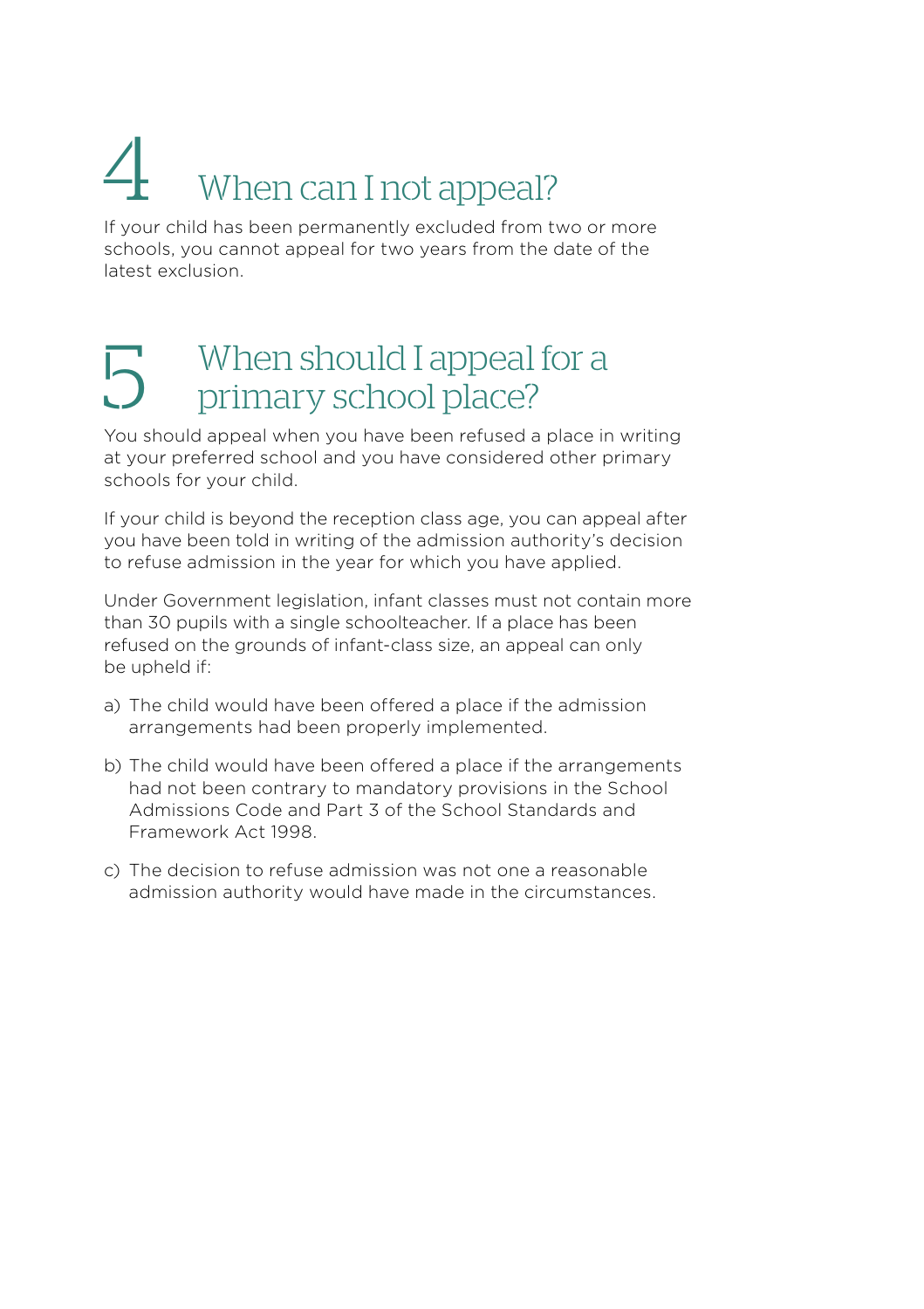#### 6 Is there a deadline for me to submit my appeal for a primary school place?

If you wish to ensure that your appeal for a reception place is considered before the start of the autumn term, you should submit your appeal form by 14 May 2021 (see note 33 for where to submit your appeal).

#### When should I appeal for a secondary school place for Year 7 in September 2021?

You should submit your appeal form by 26 March 2021 if you want to ensure that your appeal is considered before the start of the autumn term (see note 33 for where to submit your appeal).

If your child is not transferring from Year 6 to Year 7, you can appeal after you have been refused a place in writing in that particular year group.

## 8 How long will it take for my appeal to be heard?

- a) Appeals for entry into Year 7 at secondary school in September 2021 received by the published deadline date of 26 March 2021 should be heard by the middle of June 2021.
- b) Appeals for entry into reception class in September 2021, received by the published deadline date of 14 May 2021, should be heard before the end of the 2021 summer term.

If you miss the deadline for a reception appeal, then it could be during the summer holidays, or even September or October 2021 before your appeal is heard. This is because it can be difficult to arrange some appeal hearings while the schools are closed for the summer.

c) Appeals for in-year admissions must be heard within 30 school days of the appeal being lodged.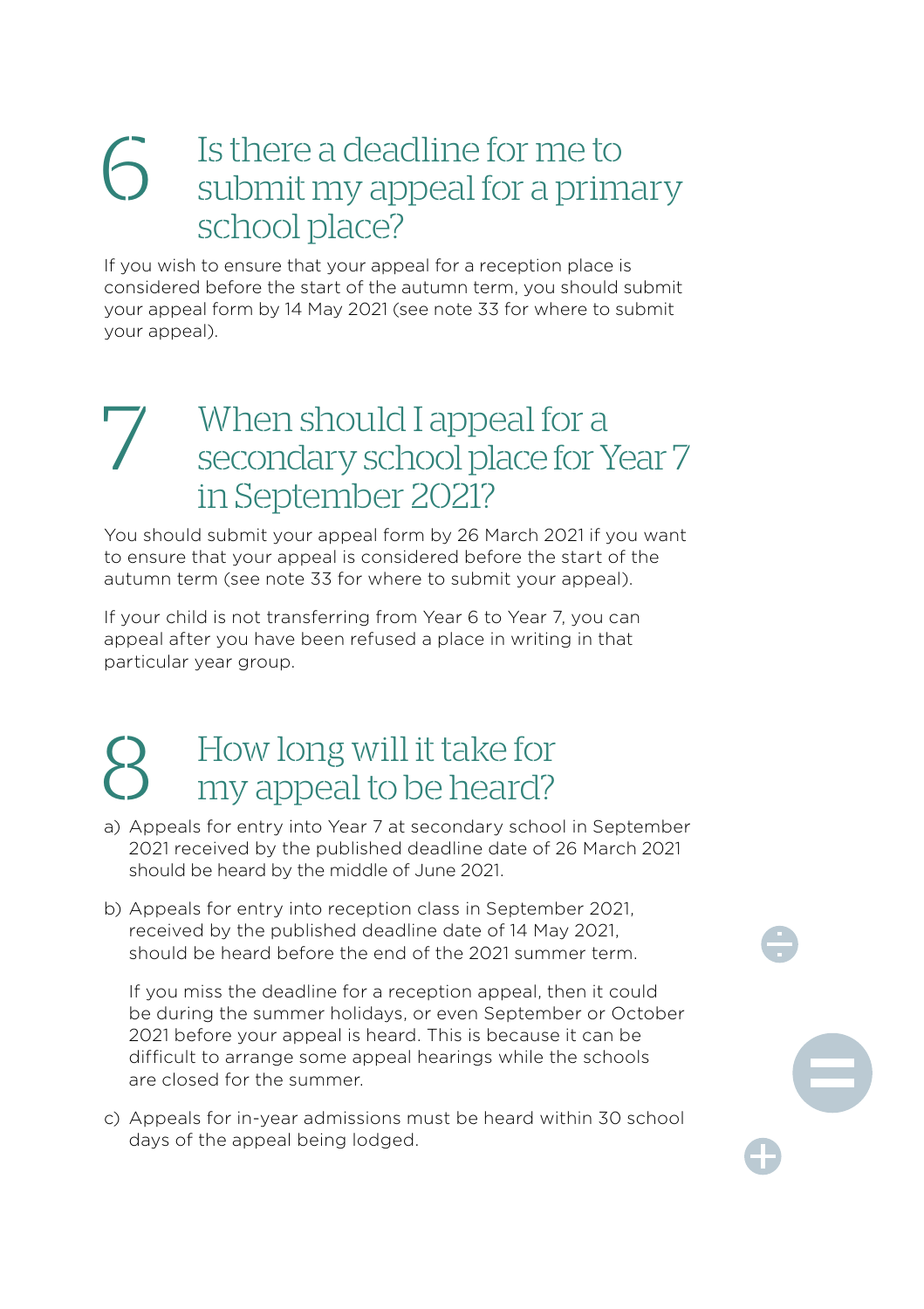#### Why does it take so long?

The appeals process is laid down by legislation and correct procedures must be followed. They have been drawn up to ensure that both you and the admission authority have an equal opportunity to prepare the case for presentation to the Independent Appeals Panel. Once your appeal form has been received, the Admissions Officer gathers all the relevant information together (which usually also means contact with the school you have appealed for) and prepares a statement giving the reason why a school place is not available. The panel will then consider this alongside your case.

Panel members have a statutory duty to act in accordance with the following Acts and Codes:

- (i) The School Standards and Framework Act 1998 as amended by subsequent legislation and case law.
- (ii) The Codes on School Admissions and School Admission Appeals, which have been produced by the Department for Education.

Arrangements will be made to call a hearing of the Independent Appeals Panel and you will be notified of this date at least ten school days prior to the hearing date.

#### 10 What if the school I am appealing<br>for is a Roman Catholic primary/ secondary school?

The governors of voluntary aided schools are responsible for arranging for an independent panel to hear appeals against a decision to refuse admission to a school. The panel will hear the appeal in accordance with a Code of Practice that has been drawn up in consultation with the Council on Tribunals. For information about appeals for these schools contact the Clerk to the Appeals Panel on 0161 234 3038 or school.appeals@manchester.gov.uk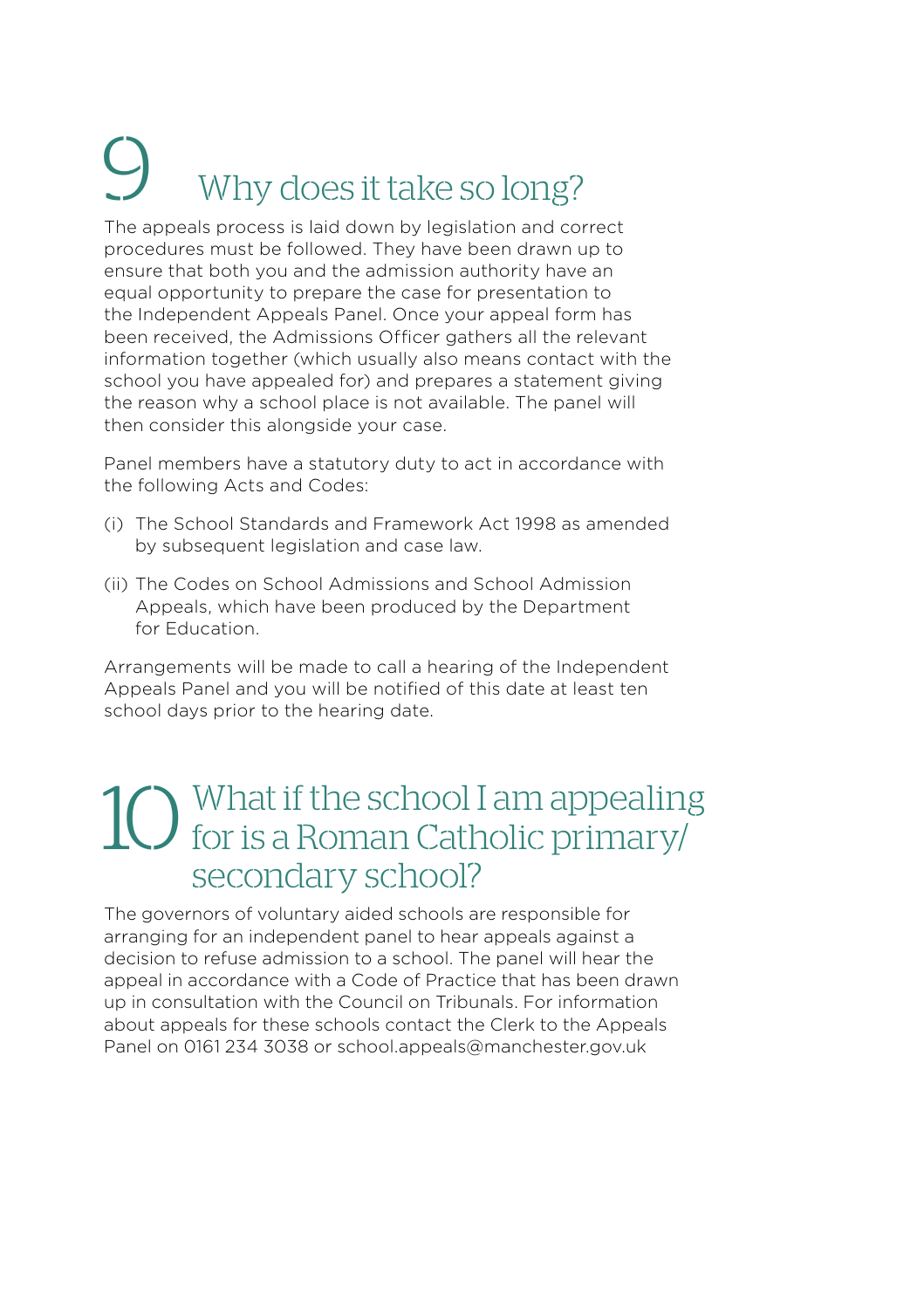## 11 What should I put as my reasons for appeal?

If you wish to appeal, you must complete the appeal form setting out your grounds for your appeal in writing. The admission authority must not limit the grounds on which an appeal can be made. If you also wish to submit any further supporting evidence, you can do so by a specified deadline that the Clerk to the Independent Appeals Panel will inform you of in writing. If any of your evidence arrives after this date, the panel has to decide whether to accept it before the hearing commences.

Remember that you are appealing for a school rather than against the one you have been allocated.

## 12 Need I submit written medical evidence?

If there are medical reasons why a parent wishes their child to go to a particular school, they must submit this as written medical evidence. It is the responsibility of the parent (and not the admission authority) to obtain such evidence from either the child's doctor or hospital.

#### 13 I don't wish my child to miss any education before the appeal is considered. What should I do?

You have a duty to ensure that your child is educated. You should arrange for your child to start at the school that has been offered to you. This will not adversely affect your appeal.

The Admissions Officer will endeavour to offer an alternative school while you are waiting for your appeal to be heard.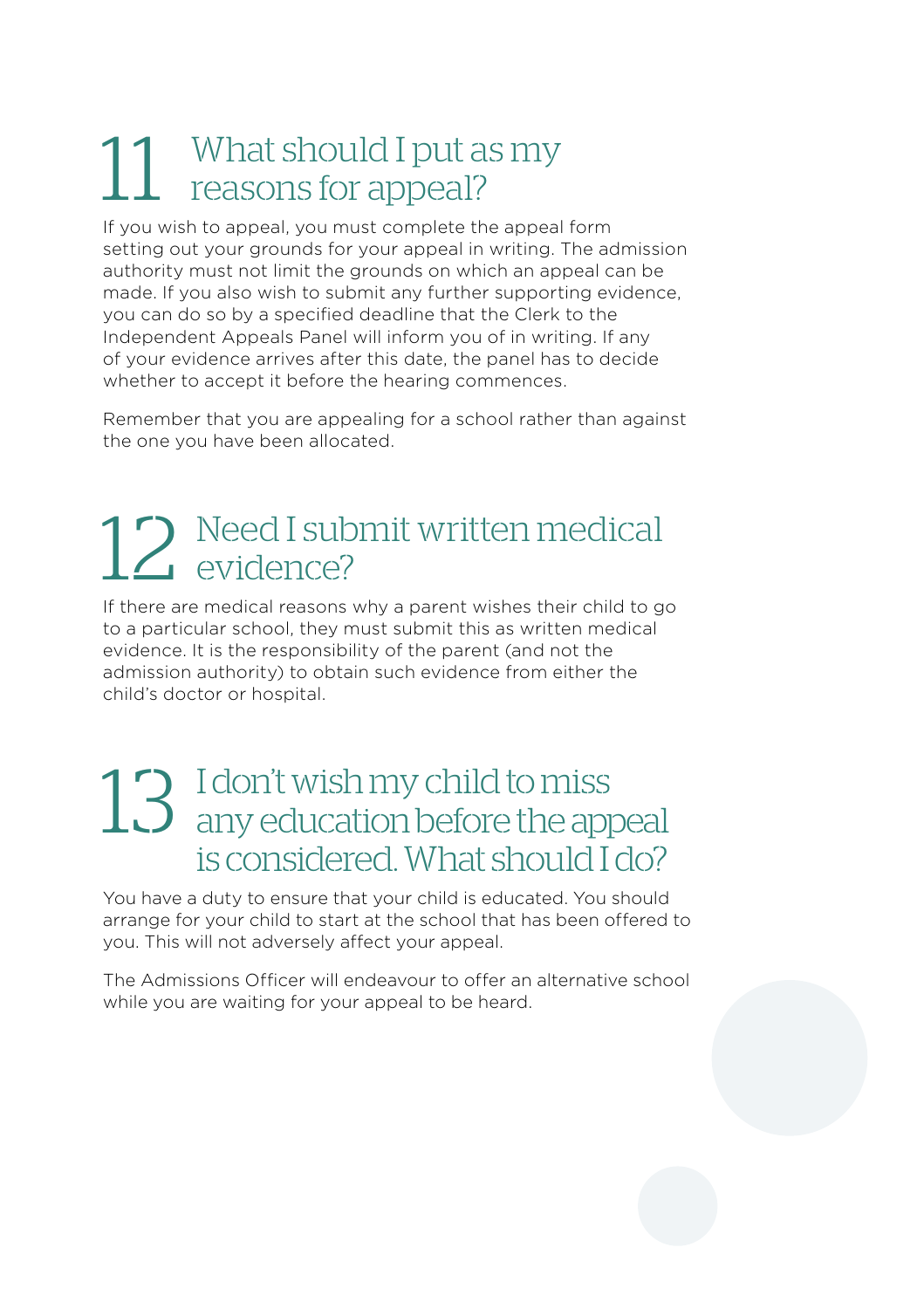## 14 Who will consider my appeal?

Your appeal will be heard by an Independent Appeals Panel (see note 20).

## $15$  Group appeals - what are group<br> $15$  admission appeals?

Where there are a large number of appeals for a particular school, parents may be invited to attend at the same time to hear the admission authority's presentation. The panel and all parents appealing for school places will then be able to put questions to the representative from the admission authority.

The panel then determines whether the admission authority has proved it would be prejudicial to the provision of efficient education and the efficient use of resources to admit more children to that year group. If the panel does not find this to be the case, all appeals will be granted.

If the panel finds that prejudice has been proved, you and all the other parents will be invited to make your individual cases to the panel at the times allocated. The panel and the admission authority representatives will then be able to ask you questions.

## $16$  What does the Appeals Panel

- The Appeal Statement prepared by the admission authority.
- The appeal form submitted by the parent/carer.
- Any other written evidence submitted by the Presenting Officer.
- Any other written evidence submitted by the parent/carer.

A copy of the Appeal Statement will be sent to you by the Clerk approximately a week before the appeal hearing.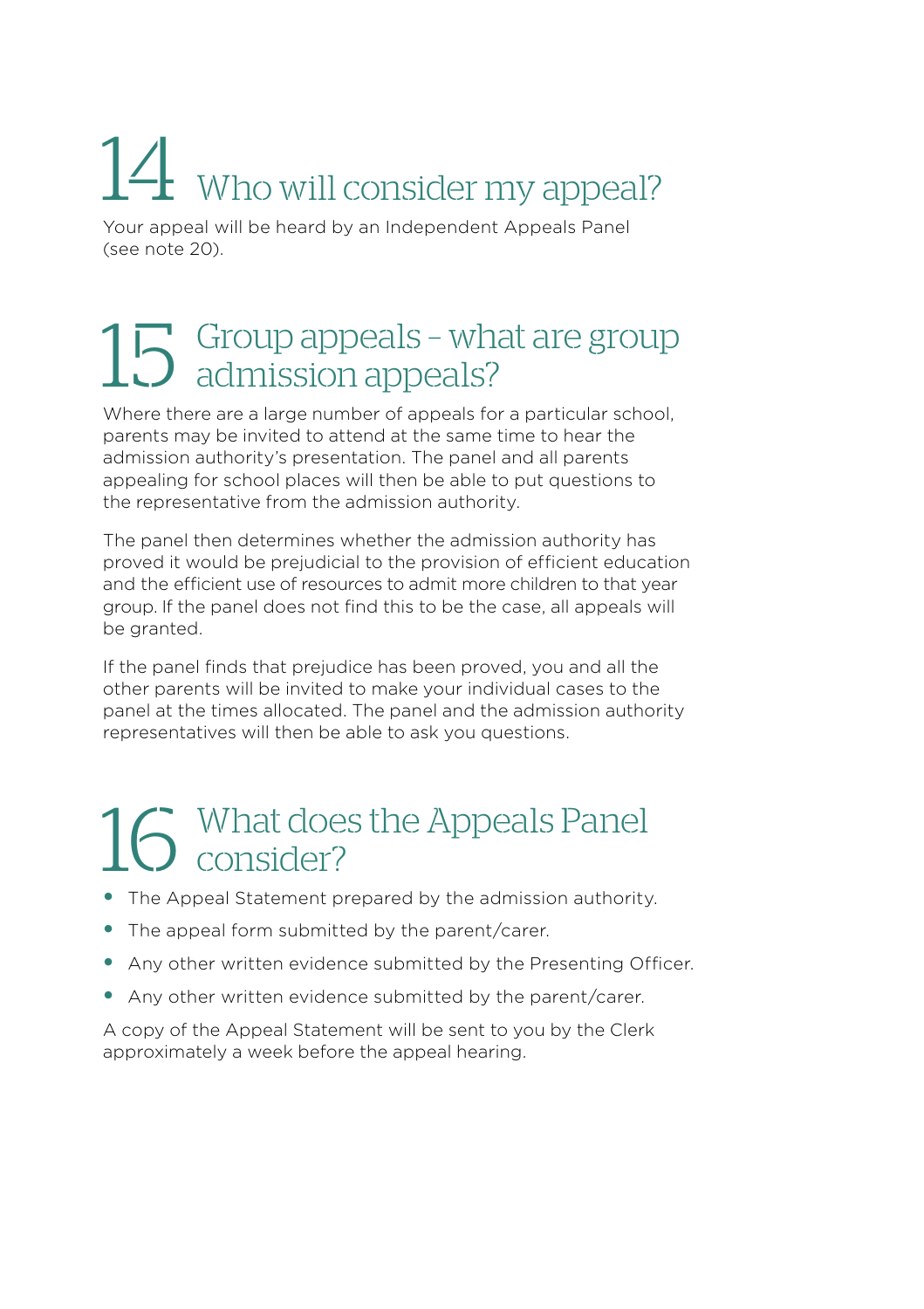#### 17 How does the Appeals Panel reach its decision?

The panel will carefully consider all the evidence presented before reaching a decision.

## $18$  What will happen at the hearing?

The hearing will be as informal as possible and the chair will try to put you at ease. The panel has to follow a certain procedure. Details of the procedure will be sent to you by the Clerk when you are told of the arrangements.

# 19 Who attends the panel hearing?

The following parties attend the Independent Appeals Panel hearing:

- The Independent Appeals Panel (see note 20).
- The Clerk to the Independent Appeals Panel.
- The Presenting Officer from the admission authority and possibly a representative of the school you have appealed for.
- An interpreter the Clerk can arrange one for you if requested beforehand.
- Yourself/representative if you choose to bring a representative, they must not be a representative of the school that is the subject of the appeal, as this could create a conflict of interest and be unfair to other parents who are appealing.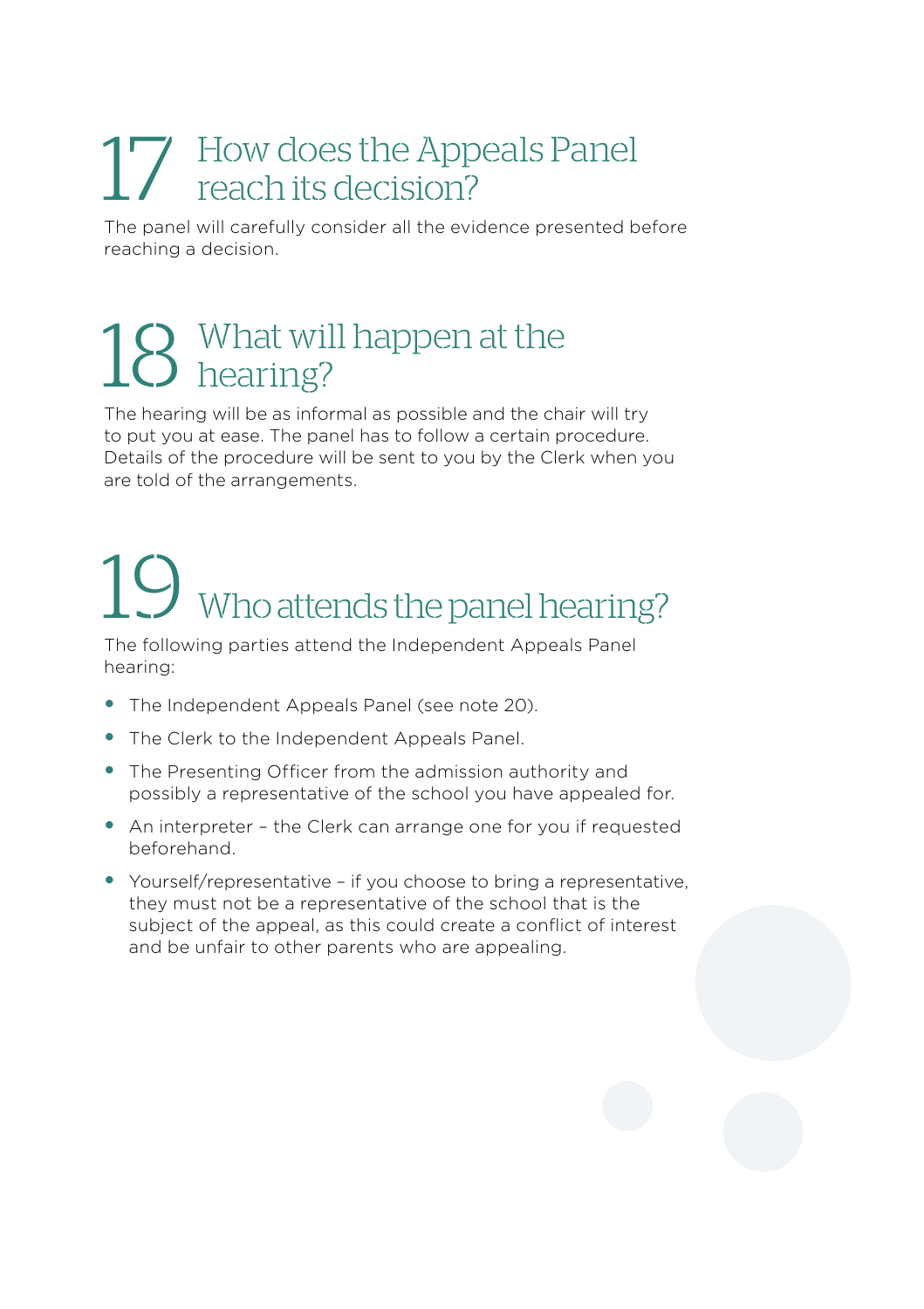## 20 Who makes up the<br>Independent Appeals Panel?

The Appeals Panel consists of three members. The panel will comprise one person from each of the categories below:

- (a) At least one person experienced in education who is acquainted with educational conditions in the area or who is the parent of a registered pupil at a school
- (b) At least one lay member. Lay members are persons without personal experience in the management or provision of education in any school (although lay members may have experience as governors of other schools or have been involved in education in any other voluntary capacity).

The third panel member will be from either (a) or (b).

The chair may either be a lay member or a person experienced in education.

None of the Appeals Panel will have any former knowledge of the case other than your appeal form and the admission authority's statement. All members of the Appeals Panel are independent of the school and the admission authority.

## 21 Should I attend the Appeals Panel hearing?

You can choose whether to attend the hearing or not. Often, people can explain things more fully face to face than by putting their thoughts down in writing. If you do attend, you will be able to answer any questions asked by the panel. Each case is likely to last for about 20 minutes, although there is no set time limit.

If you decide not to attend the hearing, the panel will consider and determine the appeal in your absence. In this situation the appeal will be dealt with by reference to the written information submitted by both the admission authority and yourself. It is therefore important that you tell the panel in writing everything you want them to take into account.

At the appeal hearing, one of the aims of the panel is to make sure that you get a full and fair hearing.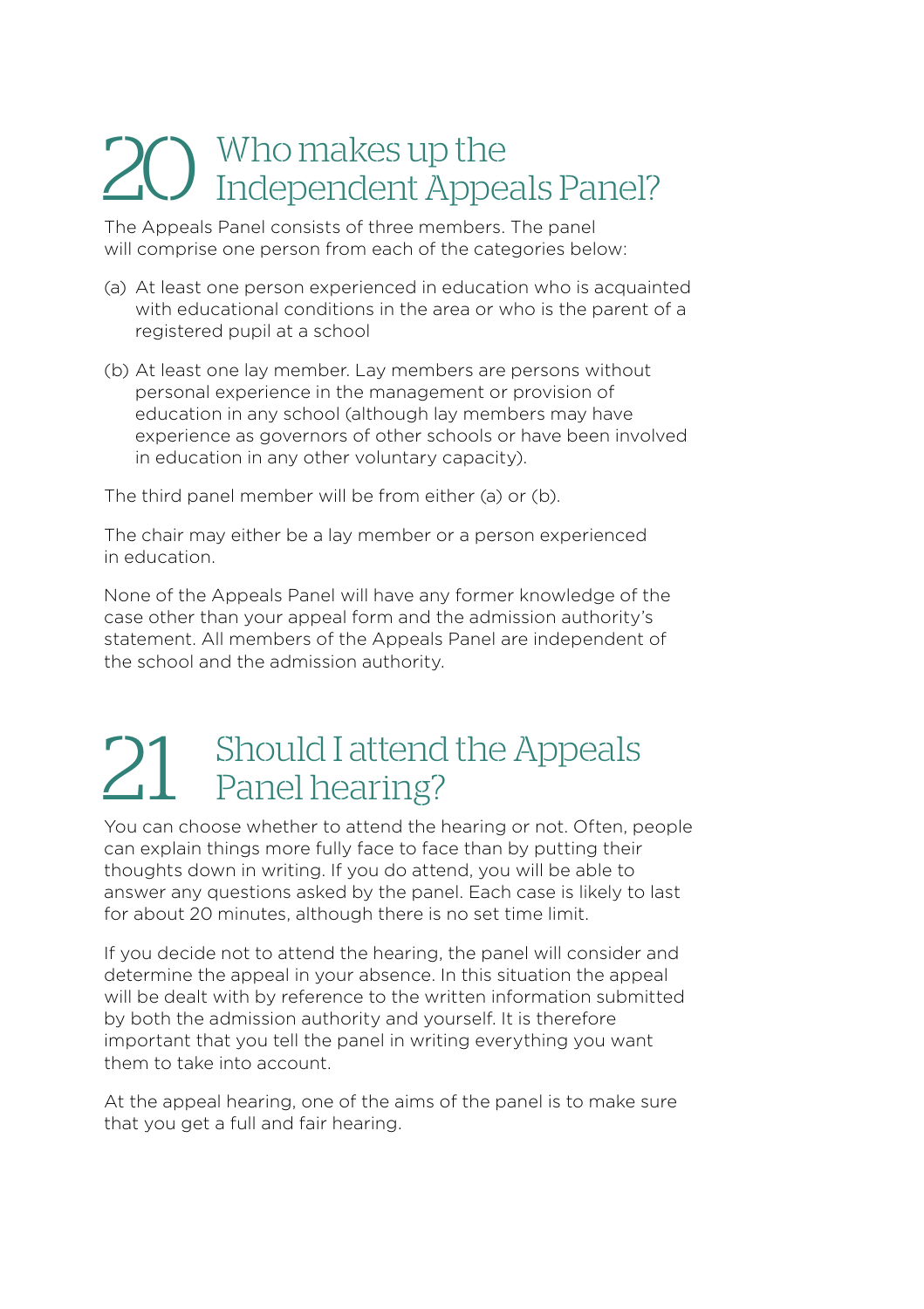## 22 Can I have legal representation?

Yes, but it is not necessary as the hearing is not a Court of Law and we endeavour to keep the hearing as informal as possible. The Presenting Officer will not usually have a solicitor present.

## 23 When and where are Appeals Panel hearings held?

Usually, appeals are held around the city at venues in the same neighbourhood as the schools. If a local venue cannot be arranged, then the appeal will be held in a city centre venue. This is normally the Town Hall or a building nearby, close to the Albert Square bus routes and the St Peter's Square tram stop. You will be notified of the venue at least ten school days prior to the appeal hearing.

## 24 Is there access for the disabled<br>at the Town Hall?

Yes. All meeting rooms used will be fully accessible to all, regardless of any disability.

## 25 What if I am unable to attend<br>25 on the date given to me?

You should ring the Clerk immediately to arrange for a new date (see note 33 for contact details).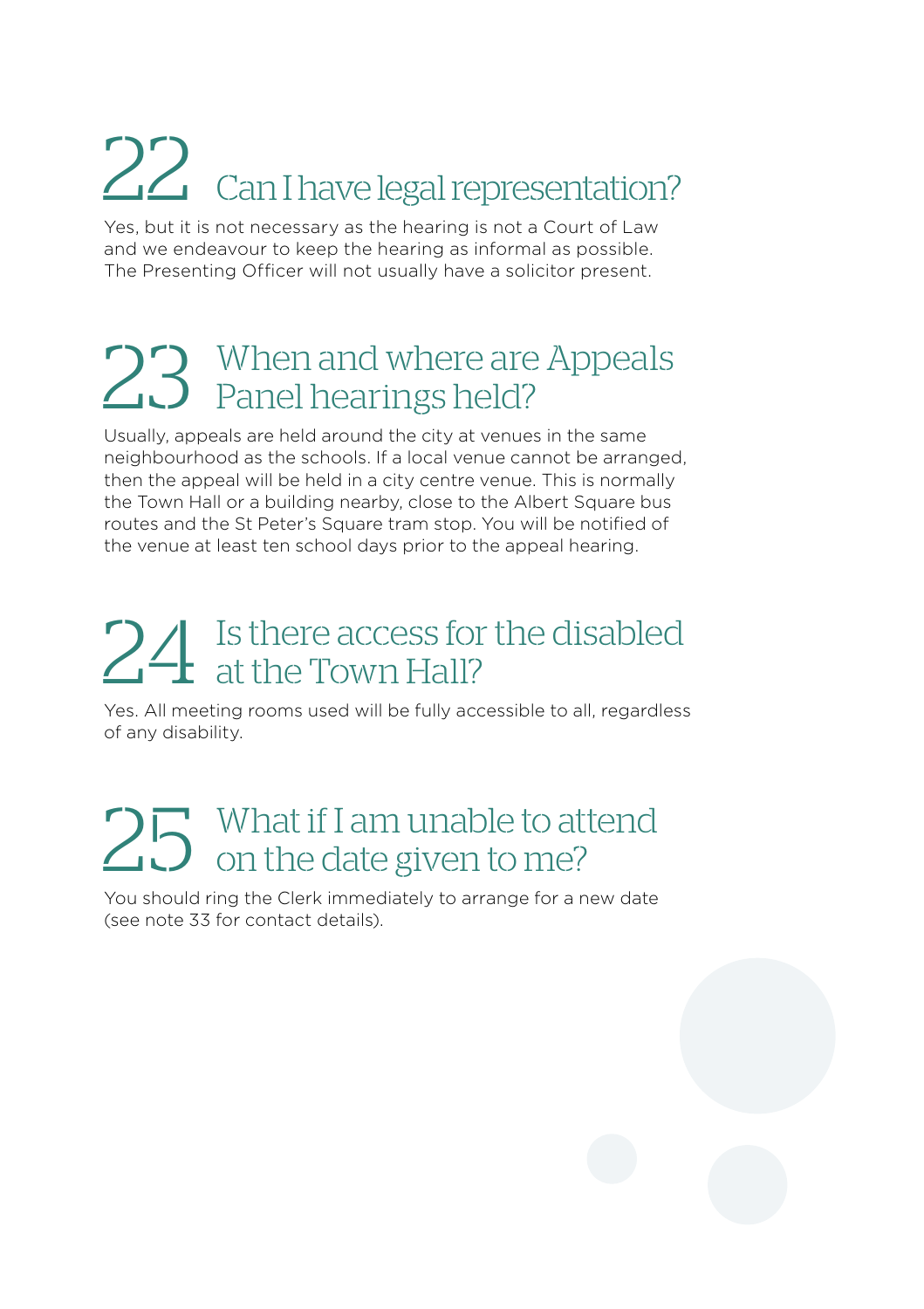## 26 What happens if I decide not

If you have indicated on your appeals form that you wish to attend the hearing but subsequently decide not to, it is extremely important that you inform the Clerk to the Independent Appeals as soon as possible – telephone number 0161 234 3038.

If you fail to attend on the day of the hearing and have not notified the Clerk prior to this date, it may be impractical to offer an alternative date; therefore, the Appeals Panel may go ahead and make its decision on the written information you have submitted.

## 27 Will I be told of the decision of the Appeals Panel?

Yes. You will be notified by letter no later than five school days after the hearing.

#### Is the decision of the Appeals Panel final?

Yes. The decision is binding on the admission authority unless it is overturned by a Court of Law.

#### What do I do if my appeal is refused?

As previously stated, parents are under a duty to ensure that their children are educated. You should find an alternative school for your child as soon as possible and you may wish to discuss your available options again with the Admissions Team.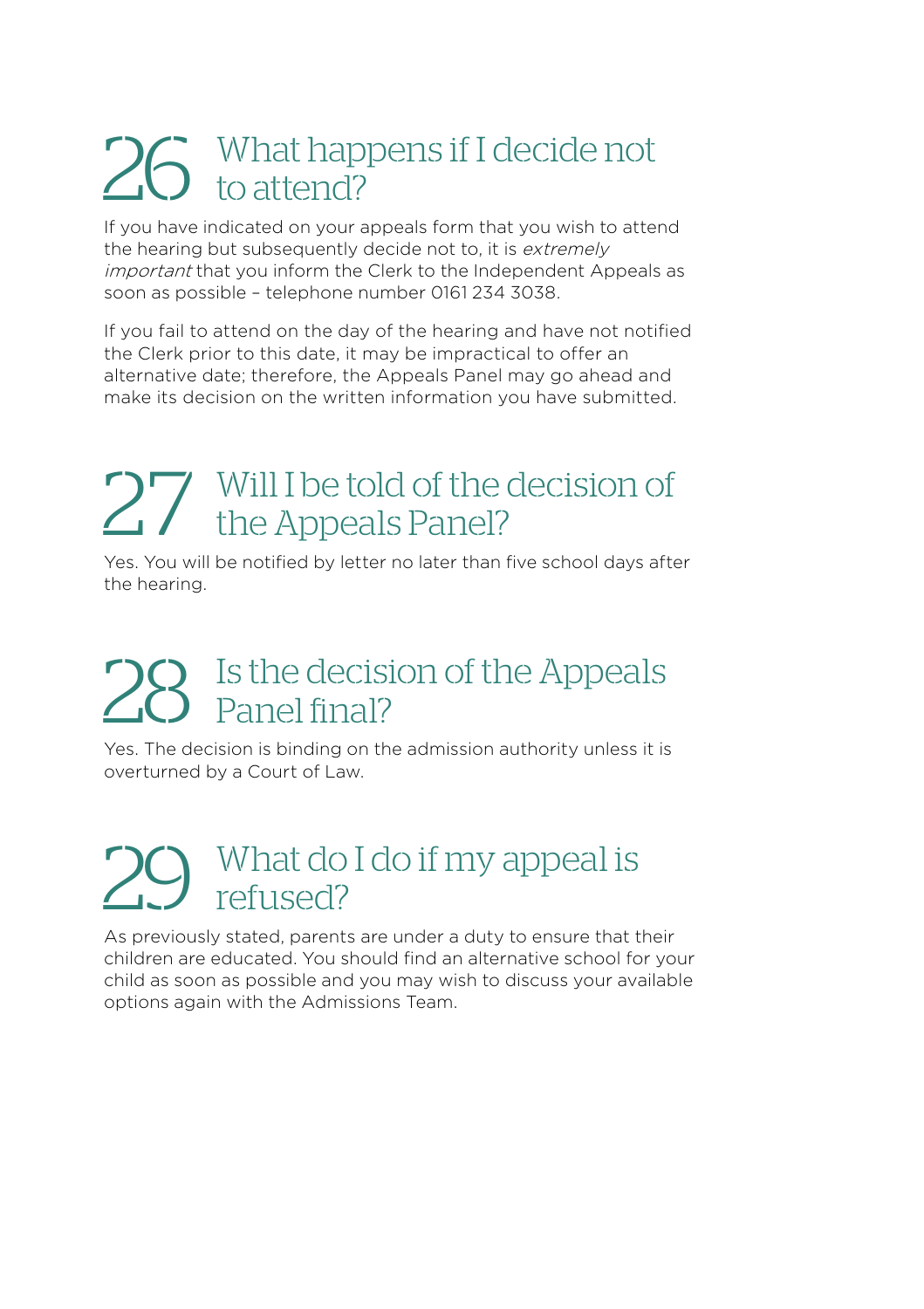## 30If my appeal is refused, can I appeal again?

For any particular school you can only appeal once per year. However, when there are significant and material changes in the circumstances of the parent or school, eg. when a family changes home address, the Clerk to the Appeals Panel would then consider whether a further appeal could be heard.

#### 31 My child is not yet five years old. Can I appeal for a place at a nursery?

No. The appeals system only applies to primary and high schools.

## 32 How do I contact the Admissions Team?

Email: school.admissions@manchester.gov.uk

By post: PO Box 532, Town Hall, Albert Square, Manchester M60 2LA

Phone: 0161 245 7166 There is a phone queuing system.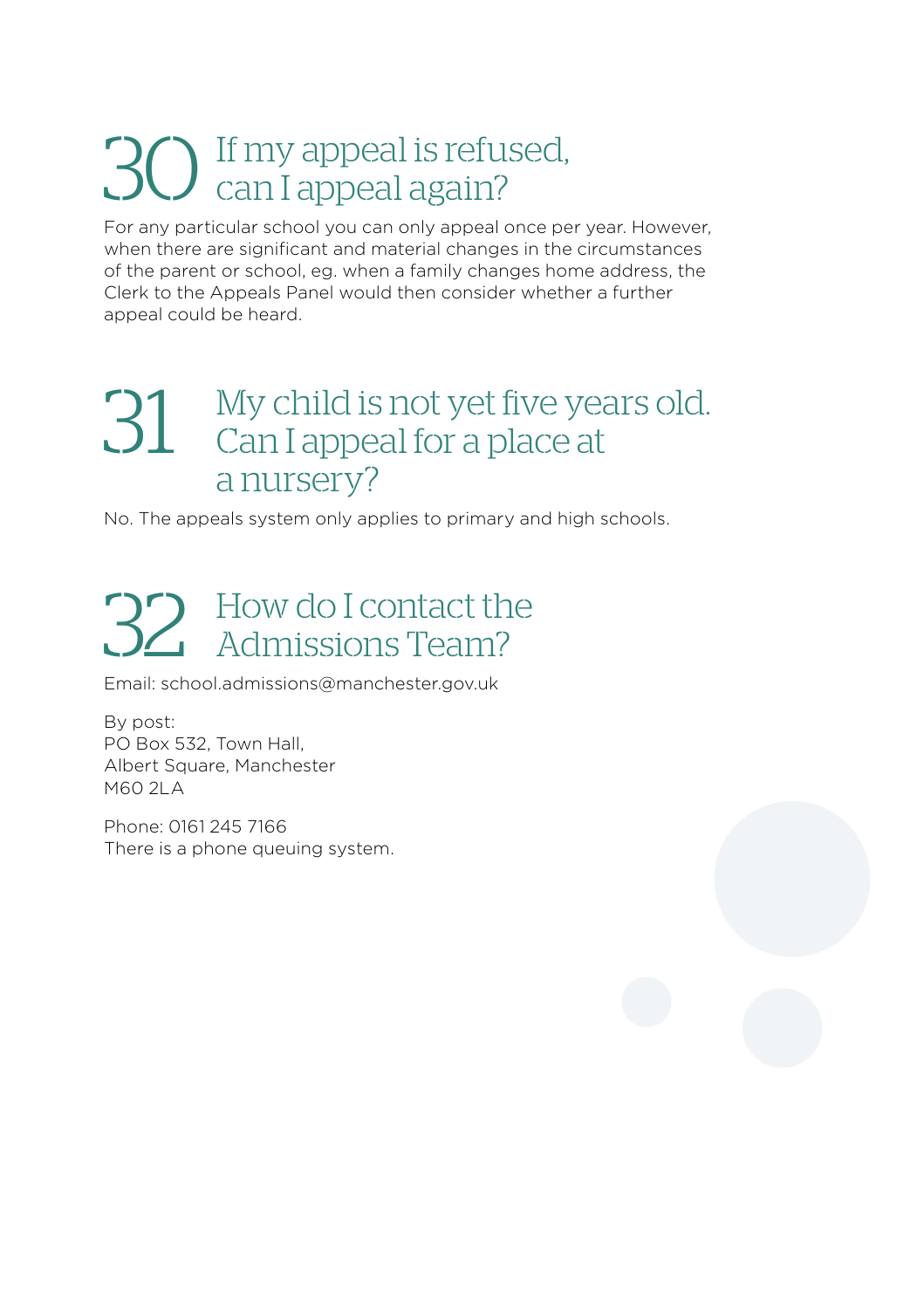## 33 How do I contact the Clerk to the Independent Appeals?

All appeal forms should be sent by post to: The Clerk to the Independent Appeals, PO Box 532, Town Hall Extension, Albert Square, Manchester M60 2LA

Web: manchester.gov.uk/schoolappeals Email: school.appeals@manchester.gov.uk Phone: 0161 234 3038

#### 34 What if I wish to complain about the way my appeal has been dealt with?

You should first write to:

The Clerk to the Independent Education Appeals Panel, c/o City Solicitor, PO Box 532, Town Hall Extension, Manchester M60 2LA

Please state exactly what your complaint is. The Clerk will investigate your complaint and reply to you. If you are not satisfied with the response, you may submit a formal complaint to:

The Local Government Ombudsman, PO Box 4771, Coventry CU4 0EH

For an appeal for a place at an Academy: Admission Appeal Complaints, Academies Central Unit, Education Funding Agency, Earlsdon Park, Butts Road, Coventry CV1 3BH

Other local authorities

| <b>Bolton</b> | 01204 333 333 | Rochdale  | 01706 925 982 |
|---------------|---------------|-----------|---------------|
| Bury          | 0161 253 5000 | Salford   | 0161 793 2500 |
| Cheshire East | 0300 123 5012 | Stockport | 0161 217 6022 |
| Cheshire West |               | Tameside  | 0161 342 3214 |
| and Chester   | 0300 123 7039 | Trafford  | 0161 912 5007 |
| Oldham        | 0161 770 4213 | Wigan     | 01942 489013  |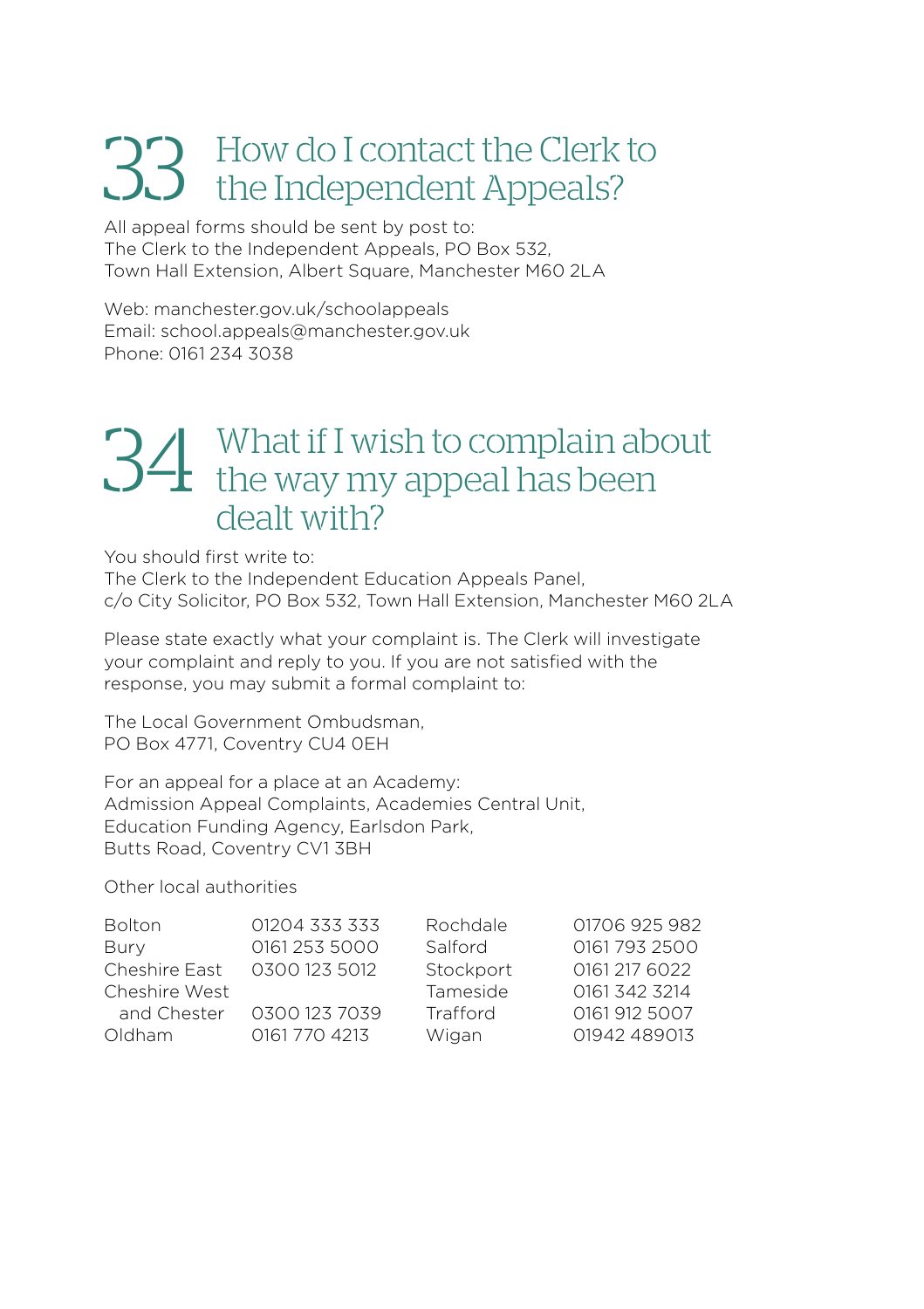# 35 Other useful reading

Schools Standards and Framework Act 1998 School Admissions Code 2014 School Admission Appeals Code 2012 Applying for your child's primary school place Applying for your child's secondary school place